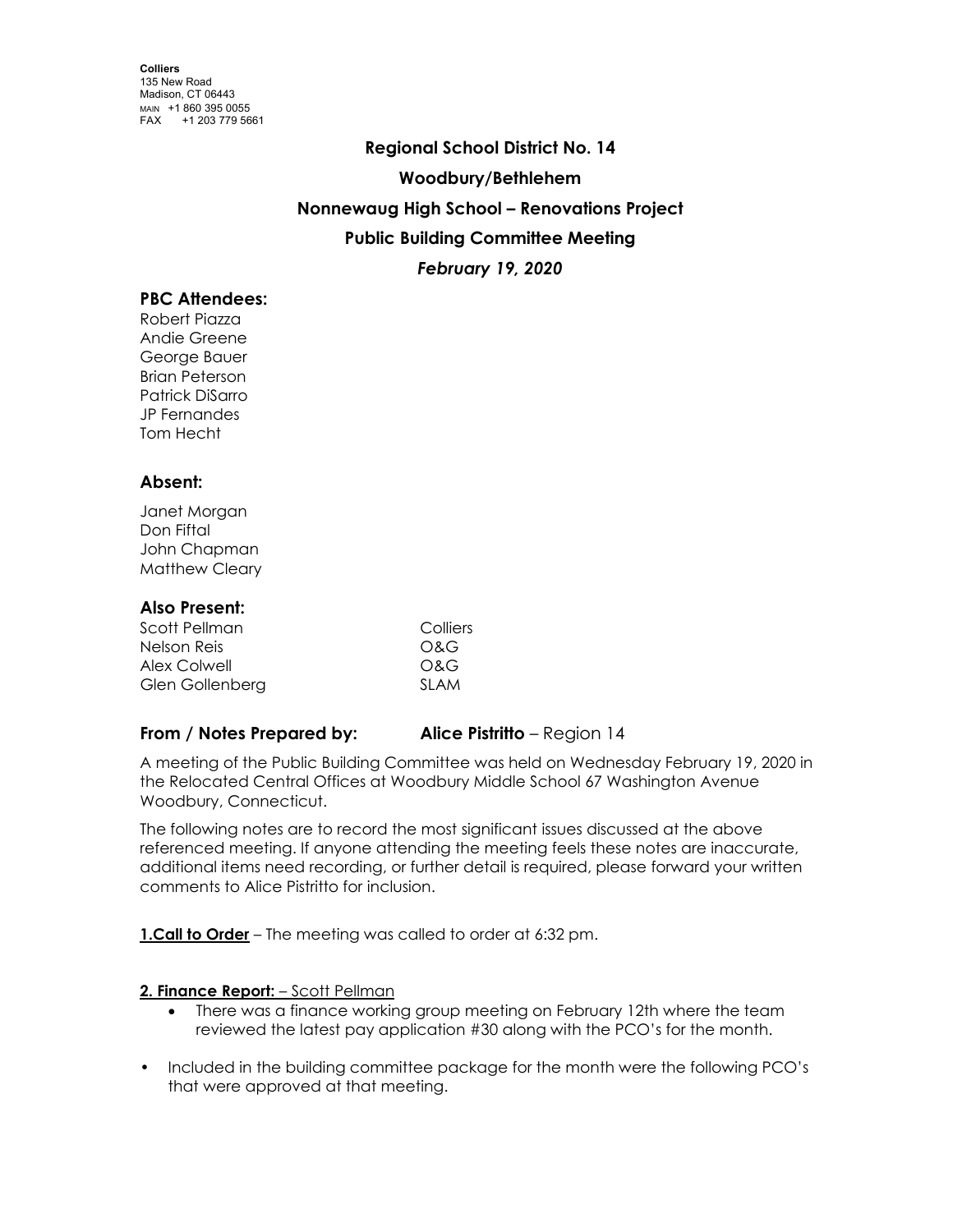- o PCO-227 Gym egress slab repair back charge \$0.00
- o PCO-232 Connector expansion joint \$2,614 CM Contingency
- o PCO-233 Spray booth wall switch \$224 CM Contingency
- o PCO-236 Elevator #2 added framing and insulation \$7,820 CM Contingency
- o PCO-237 Temp wall and door for Nurse \$5,365 CM Contingency
- o PCO-238 Additional Work Stair #6 \$5,661 CM Contingency
- An updated contingency status report was provided for the committee's review. The PCO's listed above are being processed and the status report updated once they are finalized. The project has expended \$2,211282 in Construction and Owner's contingency and there are pending issues or Owner improvements that total an additional \$1,538,017 these number include athletic improvements bleachers and lighting at \$890,000 and \$200,000 for AV equipment additions.
- The current available contingency for the High School and BOE facility is approximately \$422,200 assuming all the pending issues or betterments are accepted. This is an increase from the \$348,814 reported at the last meeting in part due to the scrubbing of the contingency status log and freeing up some available budget line items. The available contingency for the Central Office project is approximately \$620,000 so the district will need to apply some of the pending ineligible costs to that project budget once decisions are made.

O&G contingency to date is \$884,000. Transferred approximately \$500,000.

- There is a request in the meeting packet for a Monitor to be located in the SRO's office which was not included in the bidding documents. The quote is for \$679.81 and will be presented this evening for action. There are enough funds in the remaining technology FF&E budget to cover this expense.
- There is an additional service request for storm water management oversight that was included in the meeting packet. This service is required until all disturbed areas have been established. Reports are filed on a monthly basis with the wetlands department. Due to the significant wet weather encountered throughout the project and the rainy winter to date the contractor has exhausted the budget. The monthly invoices are based on unit costs that were provided as part of their RFP response for actual site visits and turbidity testing. The request has been estimated to June 1, 2020 which should correspond to the completion of the contracted site work and turf establishment. The value of the request is \$9,581. Remaining funds under printing have been re-directed in the project budget to cover this additional cost.
- At the last meeting the committee authorized a \$5,000 allowance for the design team to take the field lighting and bleachers through the permitting process. The funds have been transferred to the architect's budget from remaining printing funds.

#### **3.OPM Report:**  $-$  Scott Pellman reported on the following:

- a. Project Update
	- Colliers and construction team is now meeting with the administration on a bi-weekly basis to coordinate the ongoing construction and are typically on site for a portion of the day two days a week. The administrative area is substantially complete. The counseling department and the nurse have moved into their new permanent homes and the administration is scheduled to move this Friday.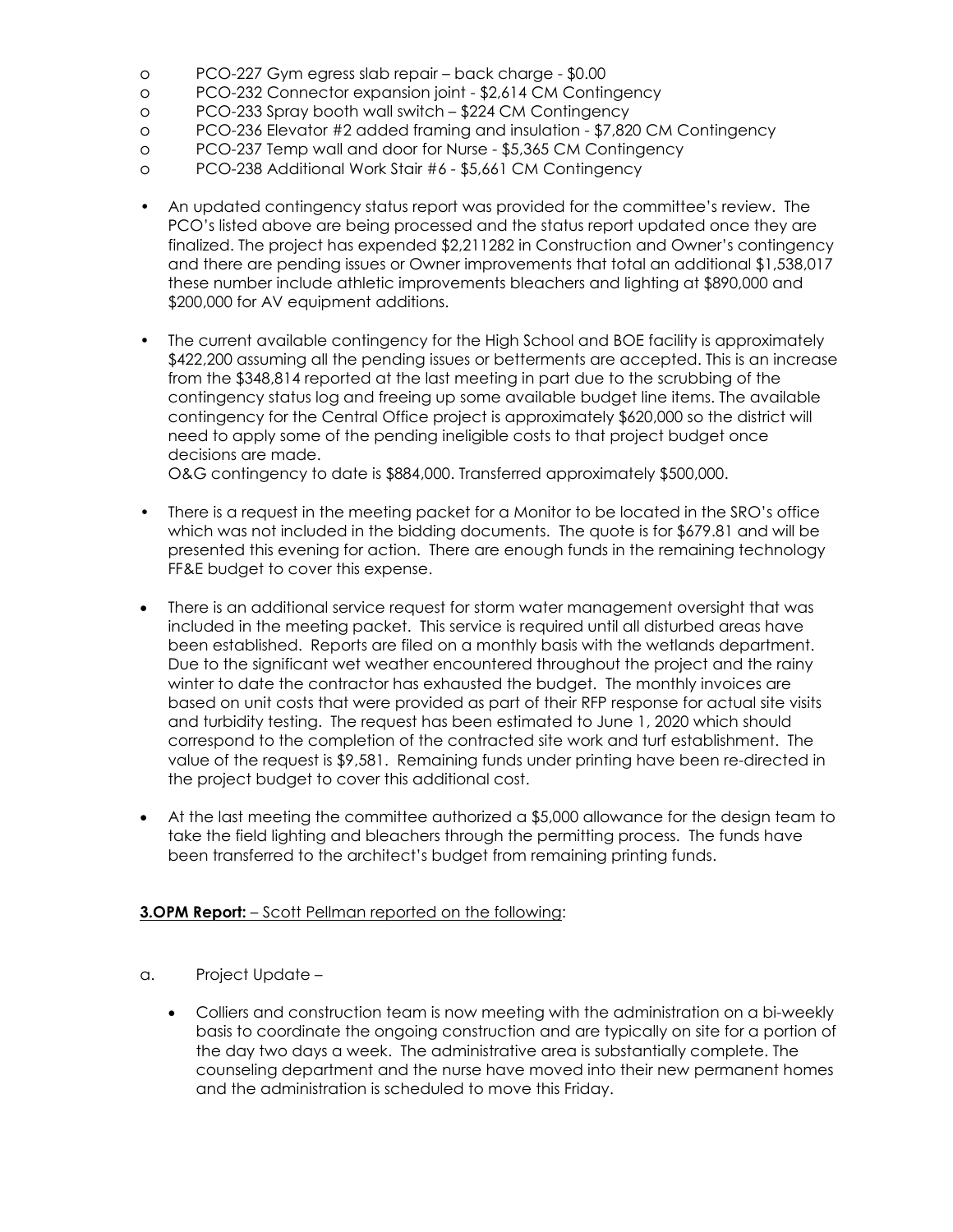• O&G continues to refine the bid numbers for the site lighting, bleacher work and Handicapped access work. Nelson Reis will address the proposed costs during his report. Amy will also provide an update on the permitting process.

## **PCO reviews:** Scott Pellman

#### **The following have been reviewed and are recommended for payment:**

PCO-226R – Laundry Room revisions - \$55,029 – dryer was too large for the doorway and the size of a venting pipe was incorrect. Plumbing changes were needed as well .Nelson explained that it is more involved because it is in an area that is already completed. Protection is needed to keep the surrounding areas clean. There is also a restocking fee. It was determined that there was a need for a commercial set of washer/dryer not a residential set.

PCO-234 – Revisions to the reception desk - \$9,759- to accommodate the need to have laptop and other equipment necessary for sign in

PCO-235 – Motorized Dampers - \$31,020 – CM Contingency

PCO-239 – Additional Cleaning in Auditorium - \$1,602 – CM Contingency – cleanup was provided to prepare for the

#### **Architect update:** Glen from SLAM:

- Regulatory process for the lights continue with the planning & zoning and wetlands.
- Zoning won't approve wo/wetland approval.
- They are requesting more information for next month's meeting.
- Design change to the guidance area to include a small office for a part time counselor. This will be in place of a storage closet and will require additional furniture.
- Wall covering on the wall Looking for a graphic that will be a well-rounded representation of the school community. Working with Administration continues
- Working with design team to re hang the championship banners
- Security meeting following up with what is being provided and continue to work with the SRO

#### **Project Update:** Nelson Reis

- Plan soft move for the Administration work continues
- Getting ready for the final Administration move
- Demolition has started downstairs for new IT offices
- Met with Janet to segregate old front entrance for Ag students- temporary walls will be built
- Gym and locker room areas were punch listed on President's Day
- March 6<sup>th</sup> will provide an opportunity to complete punch list items as well
- Railings are finished out back
- Stairs are fully functional
- Administration, Guidance and nurse's area are complete
- April break will be last period of time to work on areas that will not impact school traffic.
- Exterior lighting nearing completion
- Roof coating will begin when weather conditions permit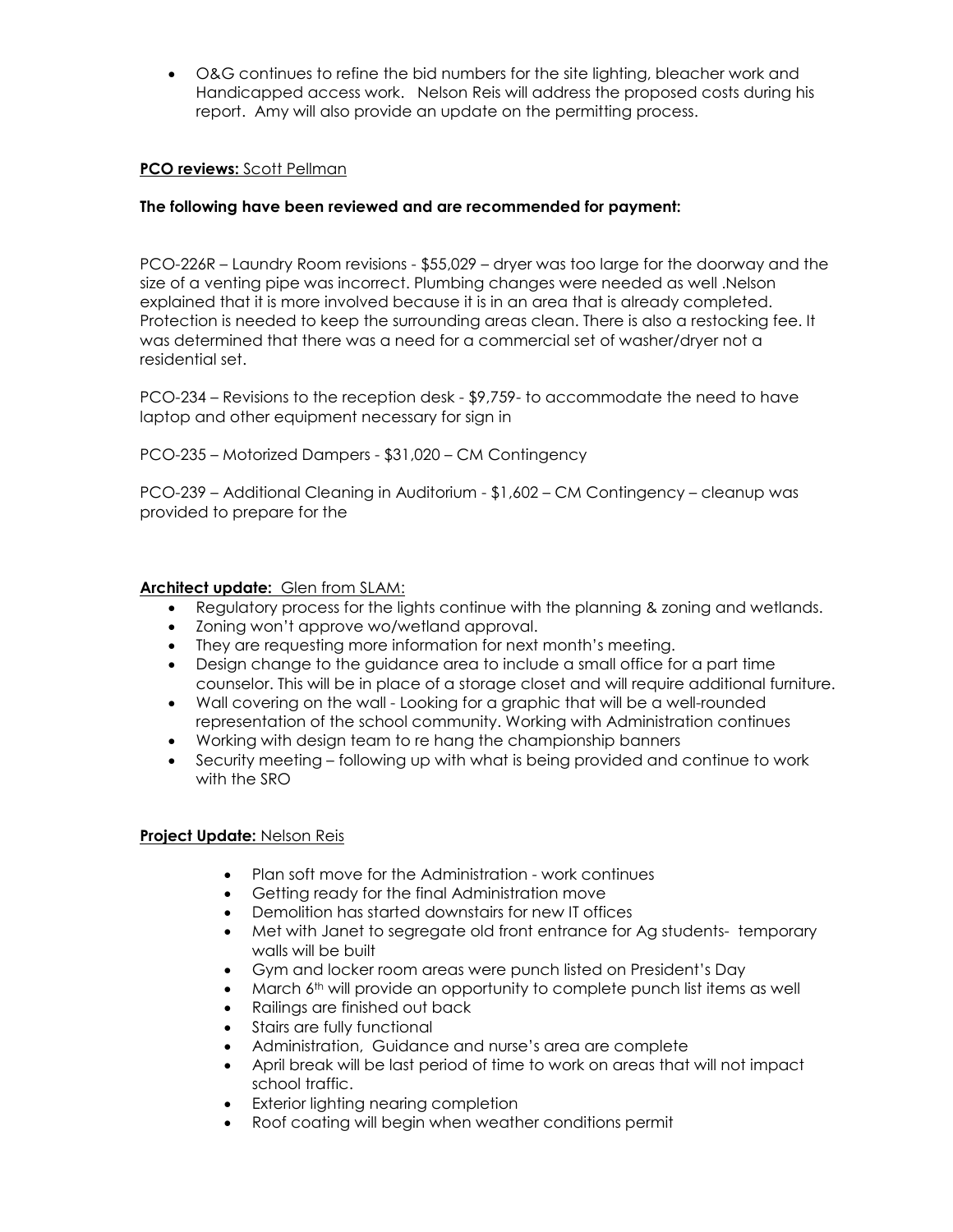- Weather will impact work on tennis courts as well
- Attic lighting and boiler room work continues
- Allowances are at 92% at this point of the project.
- O & G Contingency to this point is \$884,000.00
- Overall completion date is estimated for May 14<sup>th</sup>
- Change orders will need to be done on the lower level of the central office area
- Requested quote for the turnaround, lighting, and bleachers from Richards but that was not ready at the time of this meeting.
- Discussion in regards to going out to bid for lightening and bleachers at a separate time could provide a better price.

#### **Motions**

#### **Storm Water Management**

**George Bauer made a motion that the public building committee accept the additional service agreement from Anchor Engineering Services dated February 12, 2020 in the amount of \$9,581 for ongoing storm water management services – Seconded by JP Fernandes- All in favor -Unanimous – Motion passes**

#### **SRO monitor**

**George Bauer made a motion that the public building committee approve the B&H Quote No 1061550840 dated February 18, 2020 in the amount of \$679.81 for the purchase of a 65" monitor for the SRO's office. -Seconded by JP Fernandes- All in favor -Unanimous – Motion passes**

#### **PCO-226R-** Laundry Room revisions - \$55,029

**George Bauer made a motion that the public building committee approve PCO – 226R dated 2/6/2020 for modifications to the laundry room in the amount of \$55,029 - Seconded by JP Fernandes- All in favor – 1 Nay – Motion passes**

**PCO-234-** Revisions to the reception desk - \$9,759

**George Bauer made a motion that the public building committee approve PCO – 234 dated 2/6/2020 for revisions to the reception desk in the amount of \$9,759 - Seconded by JP Fernandes- All in favor - Unanimous – Motion passes**

**PCO-235-** Motorized Dampers - \$31,020 – CM Contingency

**George Bauer made a motion that the public building committee approve PCO – 235 dated 2/10/2020 for the installation of motorized dampers in the amount of \$31,020 to be applied to the GMP contingency as a zero-cost change order - Seconded by JP Fernandes- All in favor - Unanimous – Motion passes**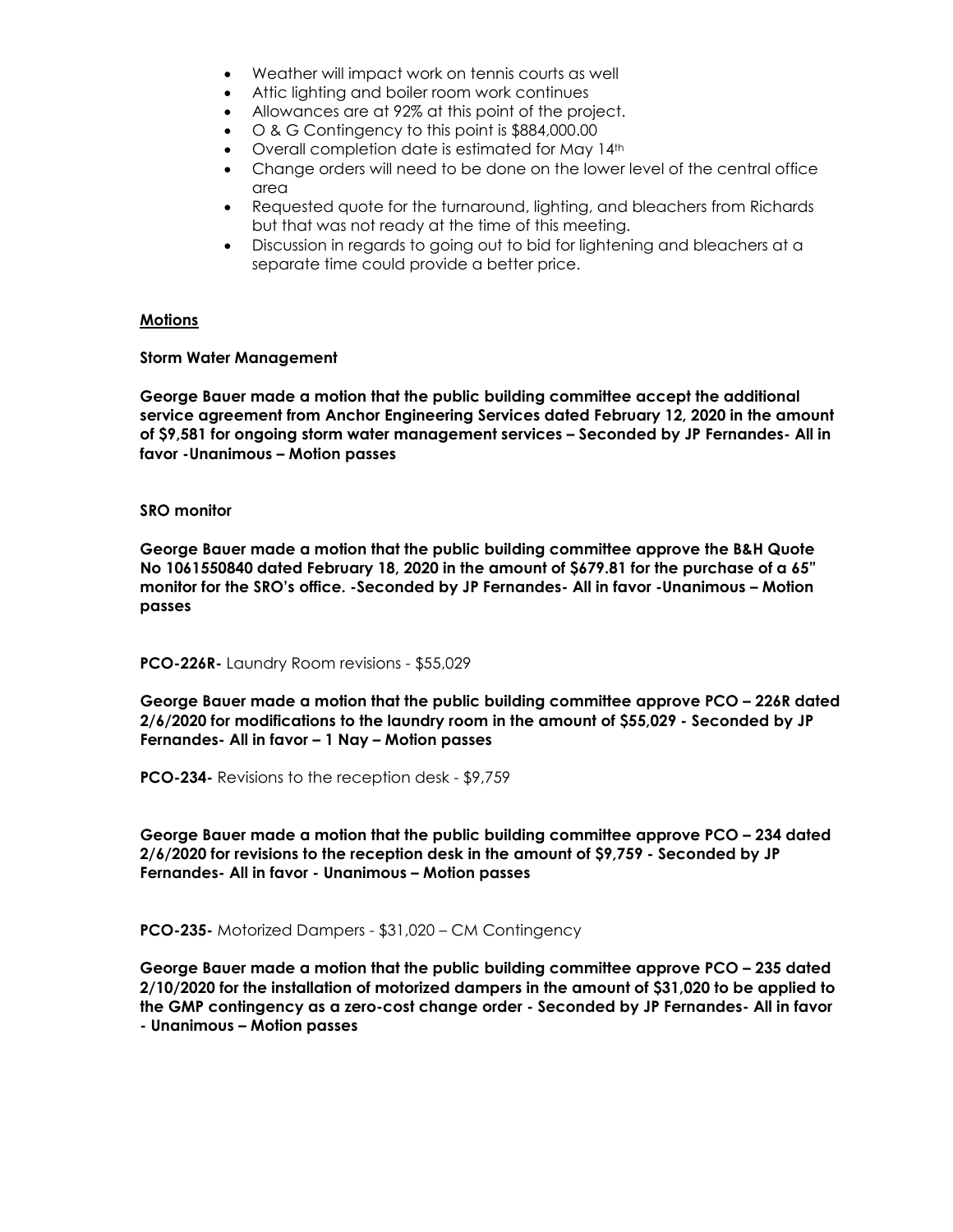**George Bauer made a motion that the public building committee approve PCO – 239 dated 2/15/2020 for additional cleaning of the auditorium in the amount of \$1,602 to be applied to the GMP contingency as a zero-cost change order - Seconded by JP Fernandes- All in favor - Unanimous – Motion passes**

#### **Application for Payment #30**

**George Bauer made a motion that the public building committee approve the O&G Pay Application No 30 for the period from January 1 to January 31, 2020 in the amount of \$585,826.57 - Seconded by JP Fernandes- All in favor - Unanimous – Motion passes**

**Lighting, Bleachers, and Turnaround**

**George Bauer made a motion that the public building committee approve O&G to proceed with the development of bidding packages for bleachers, lights and turnaround, not to exceed \$10,000.00. Seconded by JP Fernandes- All in favor - Unanimous – Motion passes**

**George Bauer made a motion that the public building committee approve SLAM to proceed with the development of bidding packages for bleachers, lights and turnaround not to exceed \$5,000.00. Seconded by JP Fernandes- All in favor - Unanimous – Motion passes**

**Public Comment -** none

#### **Meeting Adjourn**

**George Bauer made a motion for the meeting to adjourn at 8:19 pm – Seconded by JP Fernandes – All in favor – Unanimous - Meeting adjourned.**